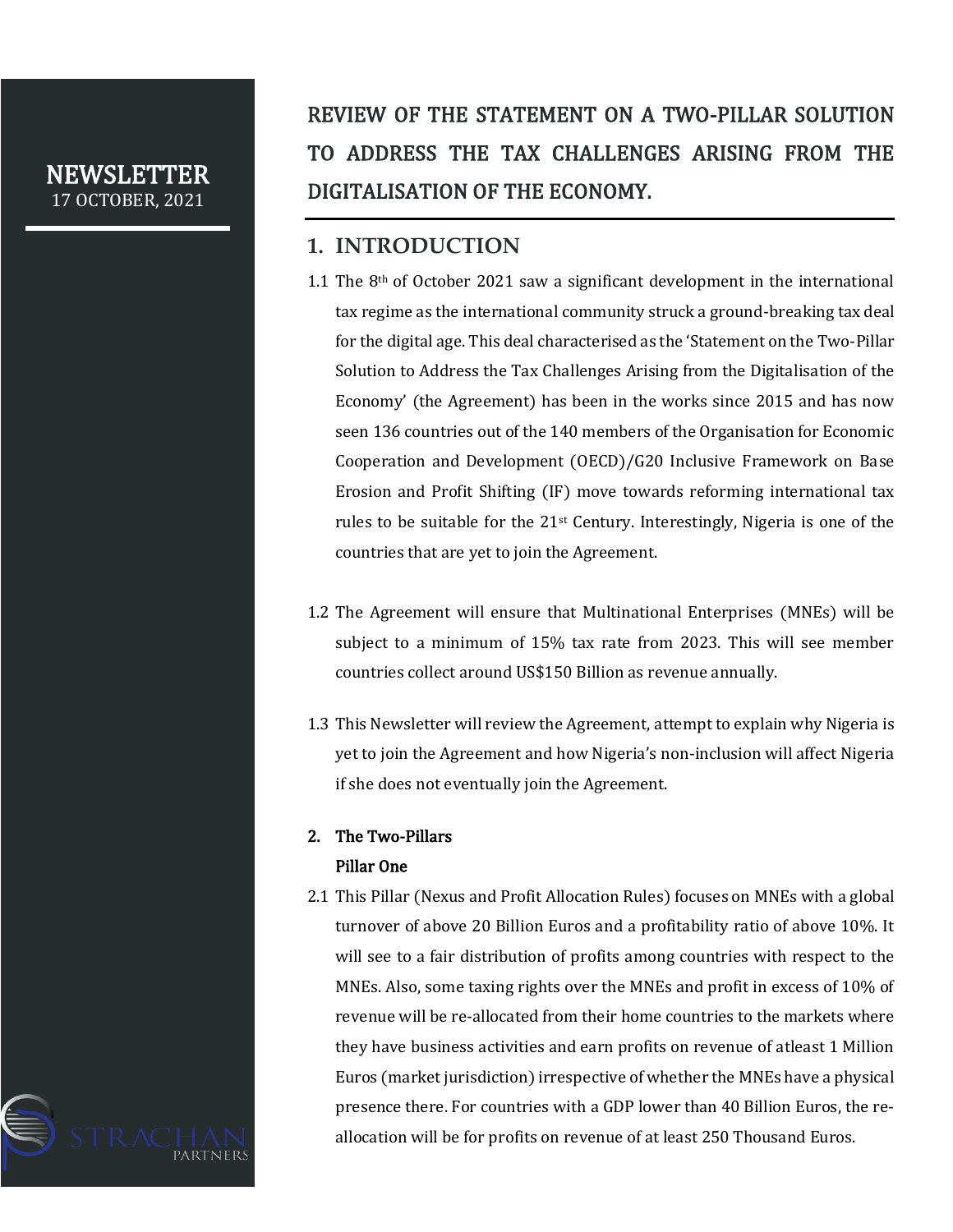REVIEW OF THE STATEMENT ON A TWO-PILLAR SOLUTION TO ADDRESS THE TAX CHALLENGES ARISING FROM THE DIGITALISATION OF THE ECONOMY

- 2.2 Further, the MNEs will benefit from dispute prevention and resolution mechanisms, which will avoid double taxation, in a mandatory and binding manner, without delaying the substantive dispute prevention and resolution mechanism.
- 2.3 The Multilateral Convention (MLC) will require all parties to remove all Digital Services Taxes and other relevant similar measures with respect to all companies and to commit not to introduce such measures in the future. No newly enacted Digital Services Taxes or other relevant similar measures will be imposed on any company from 8th October 2021 and until the earlier of 31st December 2023 or the coming into force of the MLC.

### Pillar-Two

- 2.4 This consists of two interlocking domestic rules vis: (i) an Income Inclusion Rule (IIR), which imposes a top-up tax on a parent entity in respect of the low taxed income of a constituent entity; and (ii) an Undertaxed Payment Rule (UTPR), which denies deductions or requires an equivalent adjustment to the extent the low tax income of a constituent entity is not subject to tax under an IIR. The two rules are known as together the Global anti-Base Erosion Rules (GloBE rules) or Global Minimum Tax Rules.
- 2.5 It also consists of a treaty-based rule (the Subject to Tax Rule (STTR)) that allows source jurisdictions to impose limited source taxation on certain related-party payments subject to tax below a minimum rate.
- 2.6 The minimum rate for this Pillar is 15% and same shall apply to companies with revenue above 750 Million Euros and is estimated to generate around US\$150 billion in additional global tax revenues annually.

#### 3. Our thoughts

3.1. As indicated by the Secretary-General of the OECD, Mathias Cormann, the Agreement will make international tax arrangements fairer and work better. We believe that effective implementation of the Agreement will see developed and developing countries benefiting from Cross Border trade and services by MNEs.

3.2. While we would expect that Nigeria by issuing the Companies Income Tax (Significant Economic Presence) Order 2020 to define the meaning of Significant